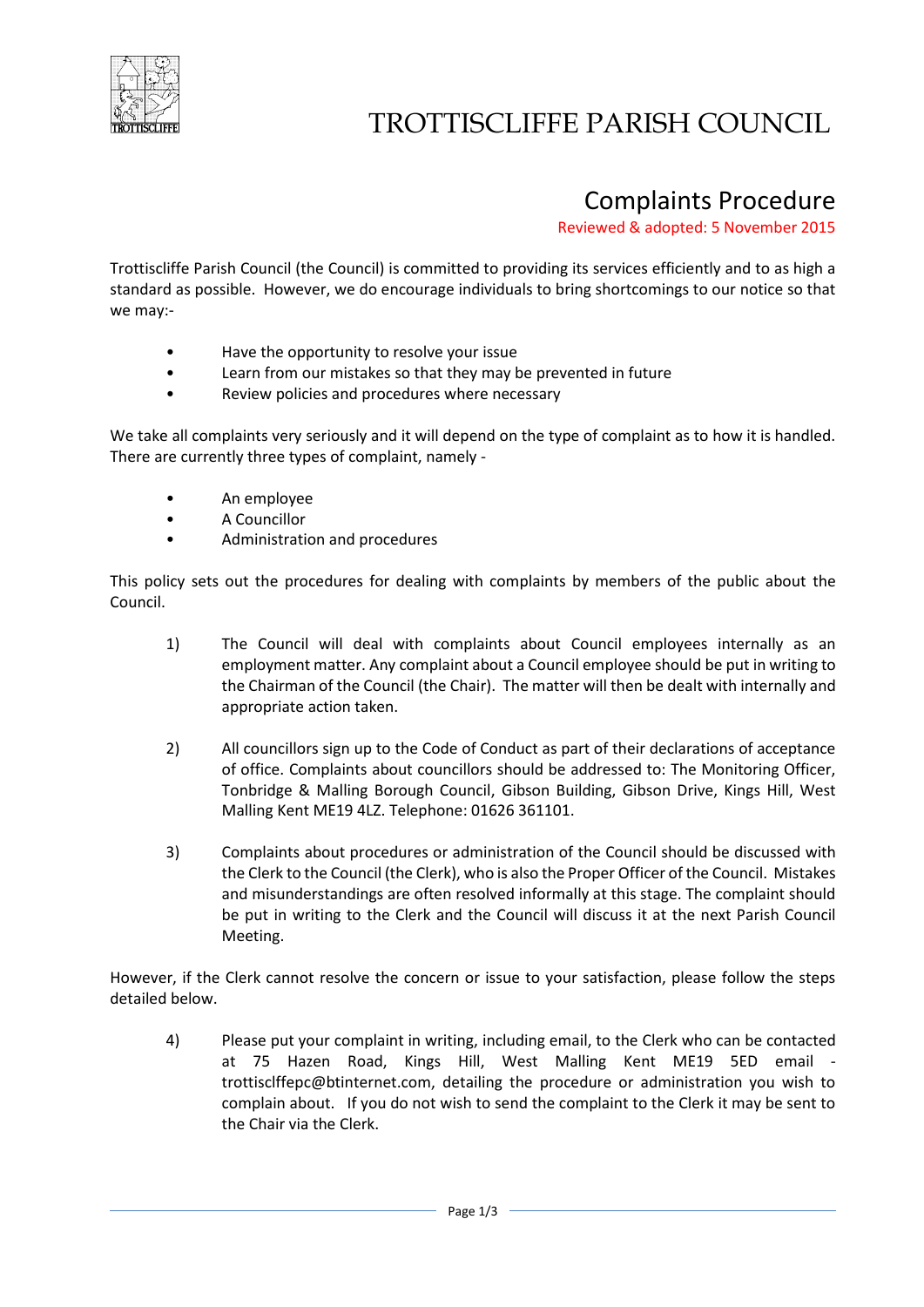

## TROTTISCLIFFE PARISH COUNCIL

- 5) The Clerk shall acknowledge receipt of your complaint and advise you of the date of the meeting when the Council will consider the matter.
- 6) You will be invited to attend the meeting and may bring with you such representatives as you wish.
- 7) At least 7 clear days before the meeting, you will need to provide the Council with copies of any documentation or other evidence, which you may wish to refer to at the meeting. The Council will similarly provide you with copies of any documentation upon which you may wish to rely at the meeting.
- 8) The Council shall consider whether the nature of the complaint warrants the exclusion of the public and press from the meeting. Any decisions on a complaint shall be announced at the Council meeting in public.
- 9) The following procedure will be followed:-
	- 1. The Chair will introduce everyone.
	- 2. The Chair will explain the procedure.
	- 3. You will be asked to outline the grounds of your complaint.
	- 4. If relevant, the Clerk will explain the Council's position.
	- 5. Councillors will then have the opportunity to question you and the Clerk.
	- 6. You and the Clerk will then be offered the opportunity of any last words.
	- 7. You and the Clerk will be asked to leave the room whilst the Councillors decide whether or not the grounds for the complaint have been made, (if a point of clarification is necessary, both parties are to be invited back).
	- 8. You and the Clerk return to hear the decision, or to be advised when the decision will be made.
- 10) The decision will be confirmed in writing within 7 working days together will details of any action to be taken.
- 11) If you wish to appeal against the decision, you must inform the Council, in writing, within 7 working days of the written confirmation of the decision.
- 12) The Clerk will acknowledge receipt of your request for an appeal within 48 hours and advise you when the matter will be re-considered by the Council.
- 13) You will be invited to attend the appeal meeting and may bring with you a maximum of 2 representatives.